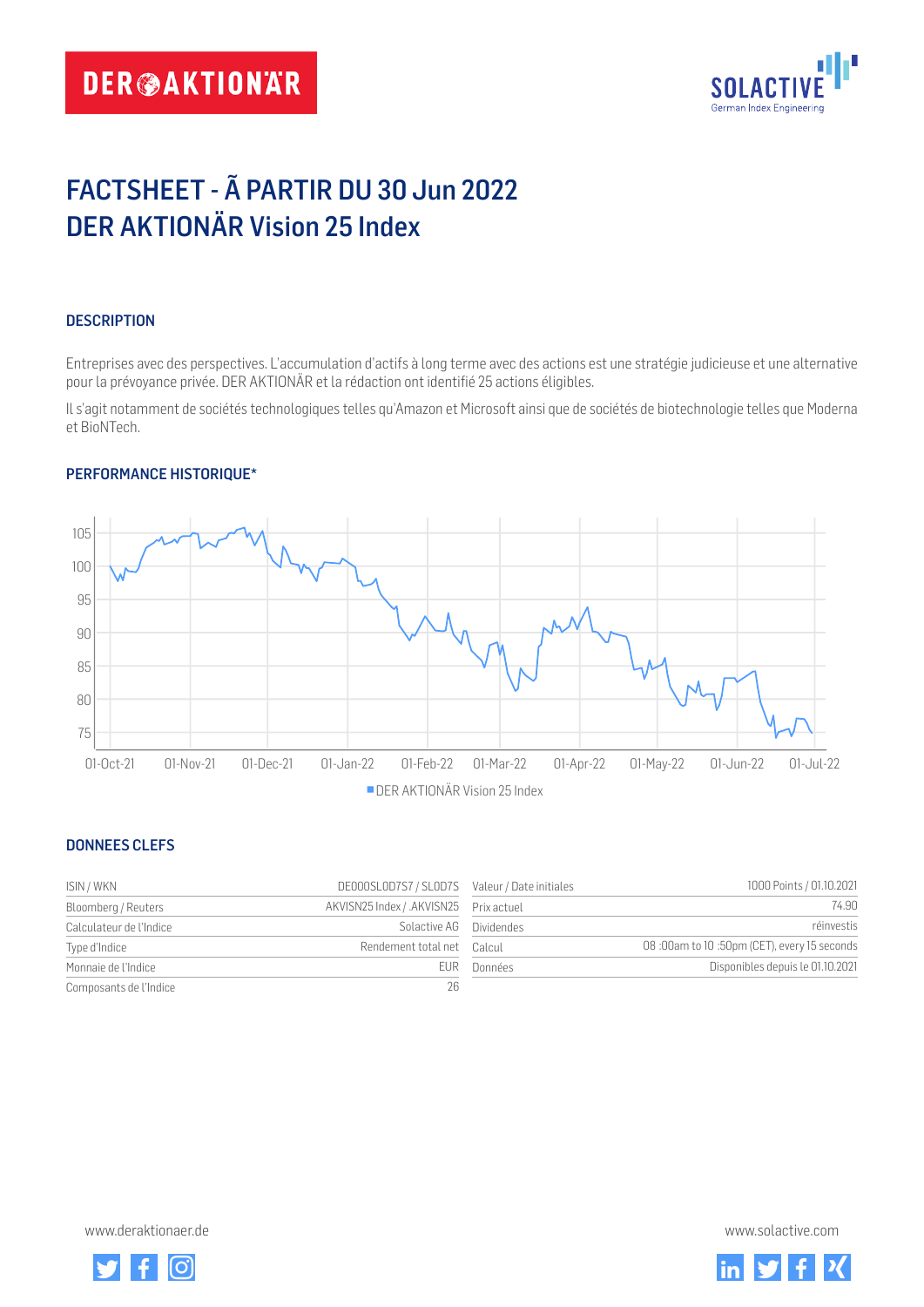# **DER@AKTIONAR**



## **STATISTIQUES**

| EUR                | 30J        | 90J        | 180J       | 360J | YTD     | Depuis sa Création    |
|--------------------|------------|------------|------------|------|---------|-----------------------|
| Performance        | $-9.94%$   | $-18.20\%$ | -25.96%    |      | -25.96% | $-25.10%$             |
| Performance (p.a.) |            |            |            |      |         | $-32.17%$             |
| Volatilité (p.a.)  | 30.41%     | 30.15%     | 28.96%     |      | 28.96%  | 25.60%                |
| Maxi               | 84.20      | 93.84      | 99.82      |      | 99.82   | 105.80                |
| Mini               | 74.17      | 74.17      | 74.17      |      | 74.17   | 74.17                 |
| Sharpe Ratio*      | $-2.35$    | $-1.83$    | $-1.56$    |      | $-1.55$ | $-1.23$               |
| Max. Drawdown      | $-11.91\%$ | $-20.96\%$ | $-26.68\%$ |      | -26.68% | $-29.90%$             |
| VaR 95 \ 99        |            |            |            |      |         | $-47.3\%$ \ $-65.8\%$ |
| CVaR 95 \ 99       |            |            |            |      |         | $-56.2\%$ \ $-70.5\%$ |

\* Up to 31 December 2021, ex-post Sharpe ratios use as input for the risk free rate term the London Inter-Bank Offered rates in the respective currencies of the index and at a term equal to the observation period. From 3 J 2022 onwards, Sharpe ratios will be / are calculated using as reference risk free rate input the overnight replacement rate for these currencies, namely SONIA (for GBP), SOFR (for USD) and EURIBOR Overnight (for EUR).

### EXPOSITION AU RISQUE DE CHANGE



### EXPOSITION AU RISQUE-PAYS



#### PREMIERS COMPOSANTS 30 Jun 2022

| Société                              | Code                  | Pays      | Monnaie    | Poids |
|--------------------------------------|-----------------------|-----------|------------|-------|
| BIONTECH SE                          | <b>BNTX UW Equity</b> | DE        | <b>USD</b> | 5.03% |
| THERMO FISHER SCIENTIFIC INC         | <b>TMO UN Equity</b>  | US        | <b>USD</b> | 4.95% |
| MODERNA INC                          | <b>MRNA UW Equity</b> | US        | <b>USD</b> | 4.73% |
| MUNICH REINSURANCE COMPANY           | MUV2 GY Equity        | DE        | <b>EUR</b> | 4.43% |
| <b>3M COMPANY</b>                    | <b>MMM UN Equity</b>  | US        | <b>USD</b> | 4.42% |
| VANTAGE TOWERS AG                    | VTWR GY Equity        | DE        | <b>EUR</b> | 4.32% |
| I VMH MOFT HENNESSY LOUIS VUITTON SE | MC FP Equity          | <b>FR</b> | <b>EUR</b> | 4.31% |
| MICROSOFT CORP                       | <b>MSFT UW Equity</b> | US        | <b>USD</b> | 4.31% |
| PALO ALTO NETWORKS INC               | PANW UW Equity        | US        | <b>USD</b> | 4.24% |
| <b>UMICORF</b>                       | <b>UMI BB Equity</b>  | <b>BF</b> | <b>FUR</b> | 4.21% |

<www.deraktionaer.de> [www.solactive.com](https://solactive.com)